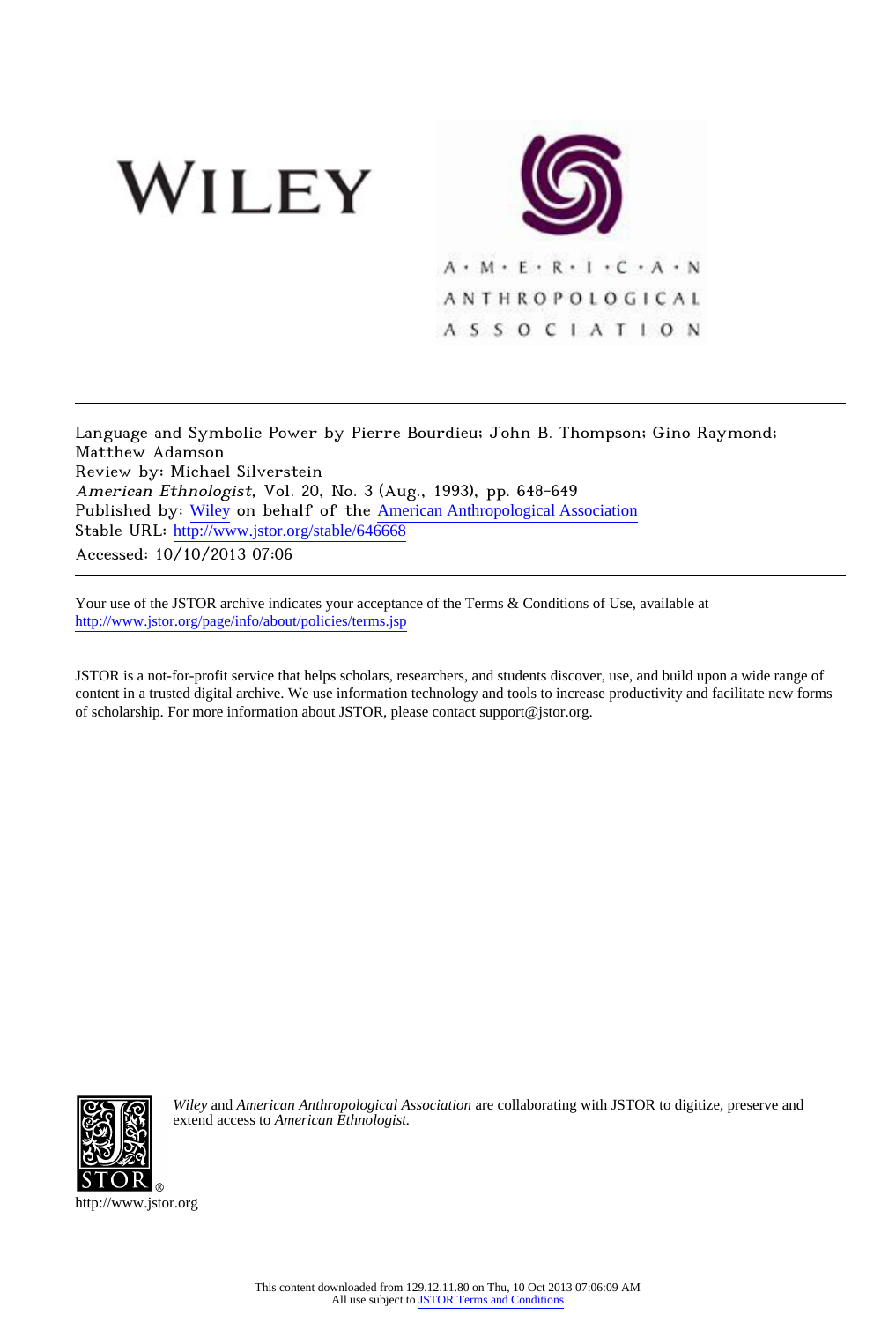**the rest of the Jews of France, do not support the state of Israel.** 

**Thus, in relation to other Jews, they are distin**guished both by a territorial "presence"-that of Lite-and by a territorial "absence"-that of Israel. **These claims tantalize the reader who may want more on various issues than the book provides: How do the Jews of Middle Eastern origin (North Africa and Egypt) in the three groups understand their relation to Lite? How do the non-Zionist Jews position themselves in relation to the Zionist Jews? What do the study groups in the Lithuanian tradition, which engage their members so passionately, look like on the ground? From which tradition, and for what ends, does the assimilationists' desire to merge Enlightenment definitions of reason with the rational methodology of the rabbis of Vilna stem?** 

**This absorbing book is a case study that raises questions of general concern for anthropologists interested in the relation between a nation-state and the national minorities within it. The sorts of issues for which I think the book provides compelling comparative material (and much food for thought) are: How much assimilation is demanded by the nation-state and with what consequences for the survival of minority cultures? How much toleration of difference is demanded by minorities and on what terms? Was the Enlightenment's assertion of the equality of all a mask for the intolerance of group difference? Or is the cultural relativism that has been a critical response to the Enlightenment a shortsighted refusal of those value distinctions that must be made for definitions of justice to have any meaning at all?** 

**The people considered in this book move these questions beyond the superficial labeling of positions. They have chosen to balance ways of belonging with ways of not belonging. They have chosen to do battle on the fields of interpretation, and to**  oppose one set of authoritative texts-those of the **Enlightenment-with another set of authoritative texts-those of Jewish tradition. While their predecessors were emigrants and then immigrants, these Jews of the generation of '68 remain in one place, but with a difference.** 

**Language and Symbolic Power. PIERRE BOURDIEU. JOHN B. THOMPSON, ed. GINO RAYMOND and MATTHEW ADAMSON, trans. Cambridge, MA: Harvard University Press, 1991. ix + 302 pp., appendix, notes, index.** 

## **MICHAEL SILVERSTEIN University of Chicago**

**This volume is a somewhat transformed version of Bourdieu's 1982 Ce que parler veut dire ("What speaking means/What it means to speak," published in Paris by Fayard), retitled with the former caption of the original second section. Deleting two chapters, the editor has compressed three sections into two and has added a whole new third section, "Symbolic power and the political field" (pp. 161- 251), two-fifths of the resulting English-language text.** 

**Like much of Bourdieu's work, the original was something of an antistructuralist, antistructural-Marxist fusillade, in which "language" is only the pars pro tota emblem in the line of fire to the targeted**  opposition (though-or therefore?-the name Lévi-**Strauss, for example, does not occur even in the index of the original). Sensing perhaps that times have changed, editor John B. Thompson has reoriented this English-language version to those in British sociology and political science influenced by cultural studies' concern with "discourse," especially as applied to the study of modern, large-scale societies in democratic nation-states. Thereby attention is deflected from the richness of the once-Pari**sian intertext-the erstwhile reflexive practice of a **player of market politics of science-no scholarly apparatus on which has been added by editor or translators.** 

For the uninitiated, one can say that this collection **develops all of the major Bourdivine themes, though with inevitably inefficient partial repetitions. Only nominally focusing on language (rhetoric really), it can serve as an alternative introduction, shorter than Distinction (Harvard University Press, 1984), rarely as turgid as the Outline of a Theory of Practice (Cambridge University Press, 1977), and less paro**chial overall than Homo Academicus (Stanford Uni**versity Press, 1988), to cite some best-sellers. Signifying practices occur in "fields" or "markets" in which our symbolic behavior is actually motivated by the unconscious but structured tendencies ("habitus") toward the end of strategic accumulation of capital of all sorts. (Bourdieu names a distinct species of "capital" for virtually every different institutionalized "market" with social practices.) Any particular individual's inclusive social fitness is a multivariate function, based on exposure to and insulation from participation in differentiated fields. These "objective" demographics yield the input conditions on the agents in any particular marketall ultimately resting on the stratification of the economic market, which thus emerges as the primus inter pares of fields.** 

**Thus empirical exhibit "A" in the first, themeestablishing section of the book (chapters 1 and 2, plus the appendix) is composed of Labovian indexes-in one's pronunciation of language, in one's**  lexical content, and so on-of one's "distinction" **with respect to the system of well-developed stratified registers in languages such as French and English. Within such cultural orders of hegemonic standardization (with all the attendant paraphernalia of such), indexical expression of socioeconomic and social class, gender, regional affiliation, and ethnicity enacts these aspects of identity as potential transformations of each other through register-sensitive usage. One can talk, as even M. Jourdain long ago seemed to realize in his own currency, "like a million bucks," though perhaps not, ultimately, of the manor. But this one contact with empirical sociolinguistics in a very particular type and scale of linguistic community is pushed far beyond any evidentiary seemliness. Bourdieu sees it as the ultimate crosssocietal organizing principle for understanding what linguistic "habitus" makes people mean when they speak.** 

## **648 american ethnologist**